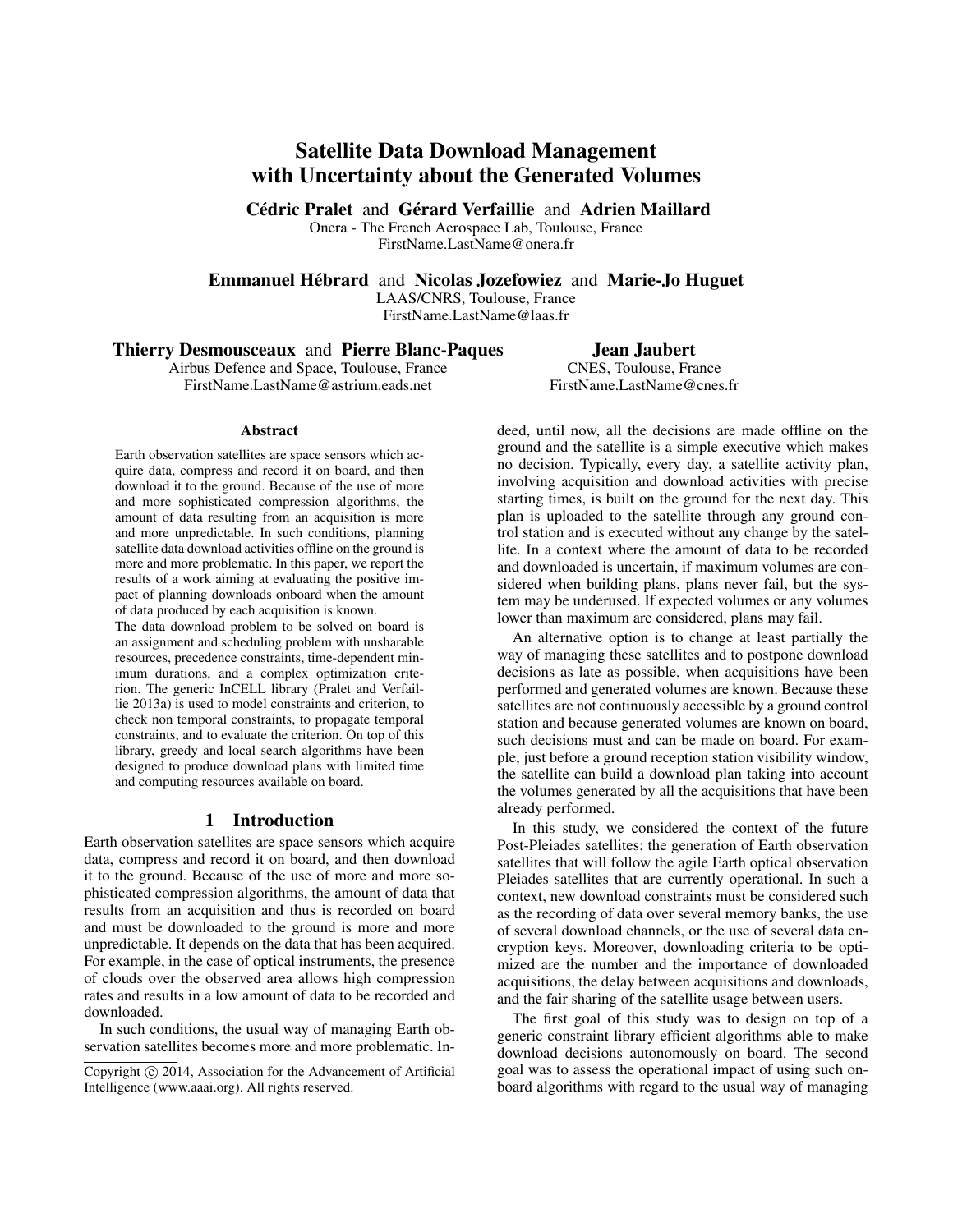

Figure 1: Decision-making organization.

satellites completely from the ground.

The paper is organized as follows. In the next section, the organization we assume for mixed ground and board decision-making is described. Then, the data download planning problem is informally described and a constraint-based model of this problem is proposed and analyzed. Works related to data download planning are discussed before describing the algorithmic approach that has been chosen. After a presentation of the various scenarios used for evaluation, experimental results allow the efficiency of several algorithmic variants to be compared and the positive impact of onboard decision-making to be assessed.

### 2 Decision-making Organization

We consider the context of the future Post-Pleiades satellites with the following assumptions about the physical system:

- The observation instrument is body-mounted on the satellite, but the data download antenna is mobile within some limits.
- To observe a ground area, the observation instrument and thus the whole satellite must be pointed to it. To download data to a station, the download antenna must be pointed to it.
- Thanks to gyroscopic actuators, the satellite is agile and able to move quickly around its gravity center along its three axes while moving along its orbit.
- Acquisitions and downloads can be performed in parallel.

In this context, Fig. 1 shows the decision-making organization we assume.

Acquisition planning Acquisition plans are built offline on the ground as it is usually done until now. This is justified by the fact that building them is computationally expensive and that all the information about acquisition requests is available on the ground. These plans consider neither memory and download limitations, nor download activities. From the acquisition plan, it is possible to deduce, for any ground reception station st, the windows over which downloading data to  $st$  is effectively possible (pointing the mobile antenna towards st is possible, taking into account the satellite position and orientation, and the maximum antenna orientation angle). The acquisition plan and the resulting visibility windows are then uploaded to the satellite through any ground control station.



Figure 2: How data is produced, recorded, and downloaded.

Acquisition execution These acquisition plans are then executed on board without any modification except when an acquisition a would lead to a memory overflow: in this case, a is performed if and only if it is possible to free enough memory by removing from memory lower priority acquisitions.

Download planning Download plans are built on board before any visibility window or set of overlapping visibility windows. This is justified by the fact that information about the volumes of data generated by acquisitions is available on board. These plans take into account exact volumes to be downloaded for all the acquisitions that have been already performed and maximum volumes for all the acquisitions that will finish during the visibility window(s).

Download execution These download plans are then executed in a flexible way, taking into account the fact that the volumes generated by the acquisitions that finish during the visibility window(s) may be smaller than the maximum volumes that have been taken into account when planning. This may allow downloads to be started earlier than expected in the plan.

### 3 Data Download Planning Problem

Fig. 2 shows how data is recorded, memorized, and then downloaded.

Data production and recording Each acquisition activates a subset of detector lines, allowing a multi-frequency observation and resulting in a set of data files, each one recorded in one memory bank with some size that depends on the compression rate.

Data downloading Data downloading can use several concurrent emission channels. Each file can be downloaded using one channel. Interrupting a file download is not acceptable. The data downloading rate is a piecewise constant function of the satellite-station distance. Due to the movement of the satellite on its orbit and of the Earth on itself, the satellite-station distance evolves and hence the download duration of a file depends on the time at which download starts. The files that result from an acquisition can be downloaded in any order using any channels, but must be all downloaded within one visibility window. Channels and memory banks are unsharable resources. This means that, if two files are recorded on the same memory bank or use the same channel, their downloads cannot overlap.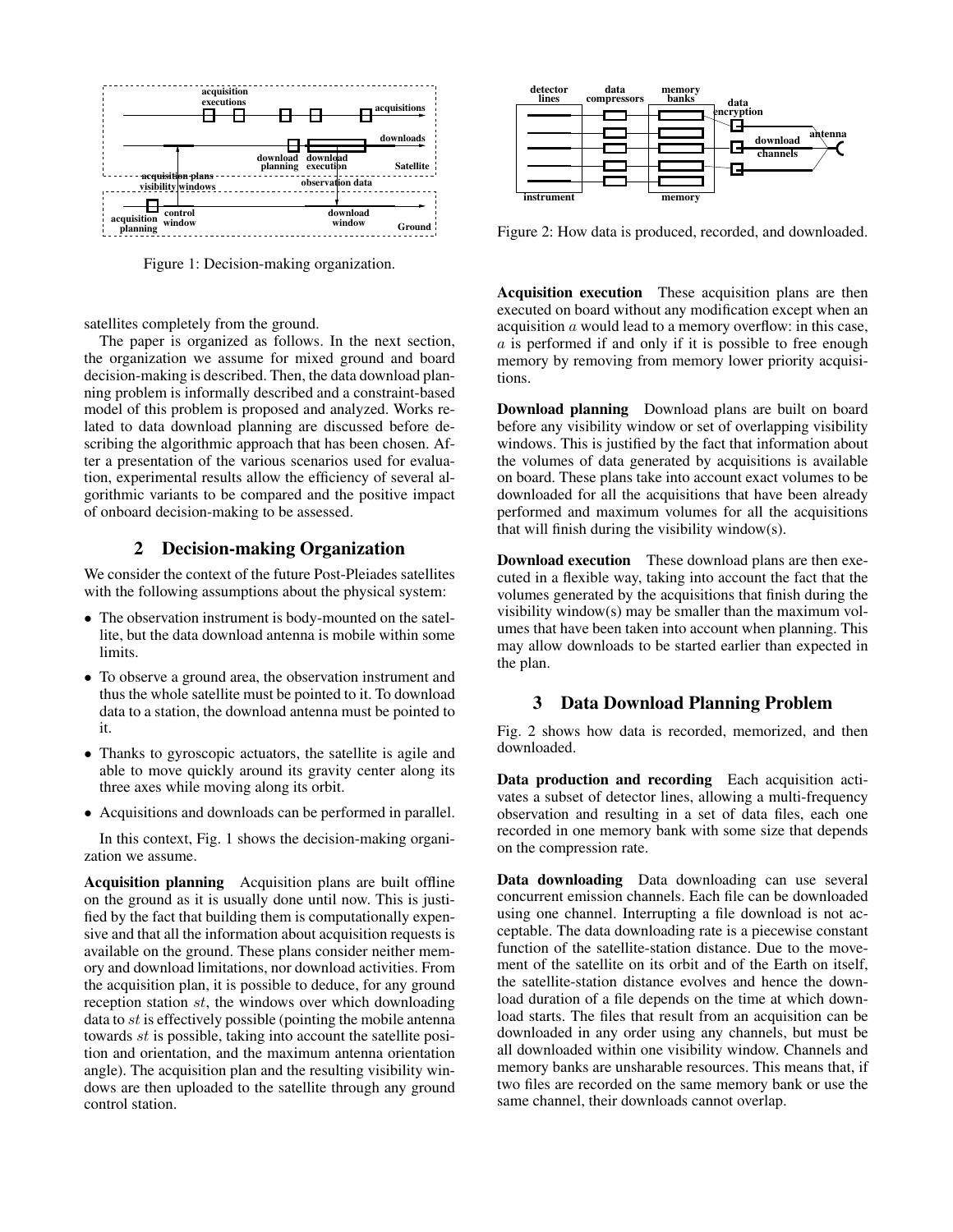

Figure 3: Example of download plan with temporal precedence constraints.

Data encryption Data is encrypted before download. One encryption key is associated with each user. Physically, one encryption component is associated with each channel, allowing data associated with several users to be downloaded concurrently. Moreover, one key change table which contains key changes and their precise times is associated with each channel, allowing data associated with several users to be downloaded sequentially on each channel. The number of changes it is possible to record in this table is limited. Resetting this table takes some time.

Download windows Data downloading is only possible within visibility windows. Moreover, depending on the user, only some stations (and thus some visibility windows) are allowed for data download. We assume that a visibility window may involve several download windows, each one with an associated key change table. Hence, between any two successive download windows, a minimum time is necessary to reset the key change table. Moreover, if the successive download windows are associated with two different stations, moving from the first to the second takes some time to point the download antenna towards the new station. This transition duration depends on the time at which transition starts, due to the movement of the satellite on its orbit and on itself and to the movement of the Earth on itself.

Download release and due dates Every acquisition download must start after acquisition and finish before a delivery deadline beyond which data is no longer valuable.

Fig. 3 represents a valid download plan, where assignment and scheduling decisions have been made, but download starting times have not been set yet (temporally flexible plan). This plan involves 4 acquisitions A, B, C, and D, each one resulting in 5 files (A1, A2, A3, A4, and A5 for acquisition A) distributed over the 5 memory banks, 2 overlapping visibility windows (Vw1 towards station S1 and Vw2 towards station S2), one download window per visibility window, and 3 channels.

Only temporal precedence constraints are represented: (1) sequences of file downloads on each channel, (2) sequences of file downloads from each memory bank, (3) downloads

within visibility windows, transition duration between two successive download windows due to (4) antenna move and to (5) key change table reset, (6) acquisitions before downloads (for acquisition C which ends during visibility window Vw1 at time  $E_a(C)$ ), and (7) downloads before deadline (for acquisition D whose delivery deadline is Dl(D)). File download durations (8) are implicitly represented by the rectangles associated with each file.

Non temporal constraints are not represented: (9) all the files resulting from an acquisition downloaded within one visibility window whose associated station is allowed and (10) maximum number of key changes on each channel within each download window.

### 4 Model

### 4.1 Decision variables

Decision variables can be partitioned into non temporal and temporal variables. Non temporal decision variables include:

- a number  $ndw$  of download windows and the sequence  $dwSeq$  (of length  $ndw$ ) of download windows;
- for each acquisition a, the download window  $dw_a$  within which it is downloaded and for each associated file  $f$  the channel  $ch_{a,f}$  on which it is downloaded;
- for each download window  $w$ , the associated visibility window  $vw_w$ , for each channel c the sequence  $cSeq_{w,c}$ of file downloads on  $c$ , and for each memory bank  $m$  the sequence  $mSeq_{w,m}$  of file downloads from m.

Temporal decision variables include:

- for each acquisition  $a$  and each associated file  $f$ , the starting and ending times  $sdf_{a,f}$  and  $edf_{a,f}$  of download of f;
- for each download window  $w$ , the starting and ending times  $sdw_w$  and  $edw_w$  of  $w.$

### 4.2 Constraints

From this definition of the problem variables, all the constraints from (1) to (10) informally presented at the end of Sect. 3 can be expressed.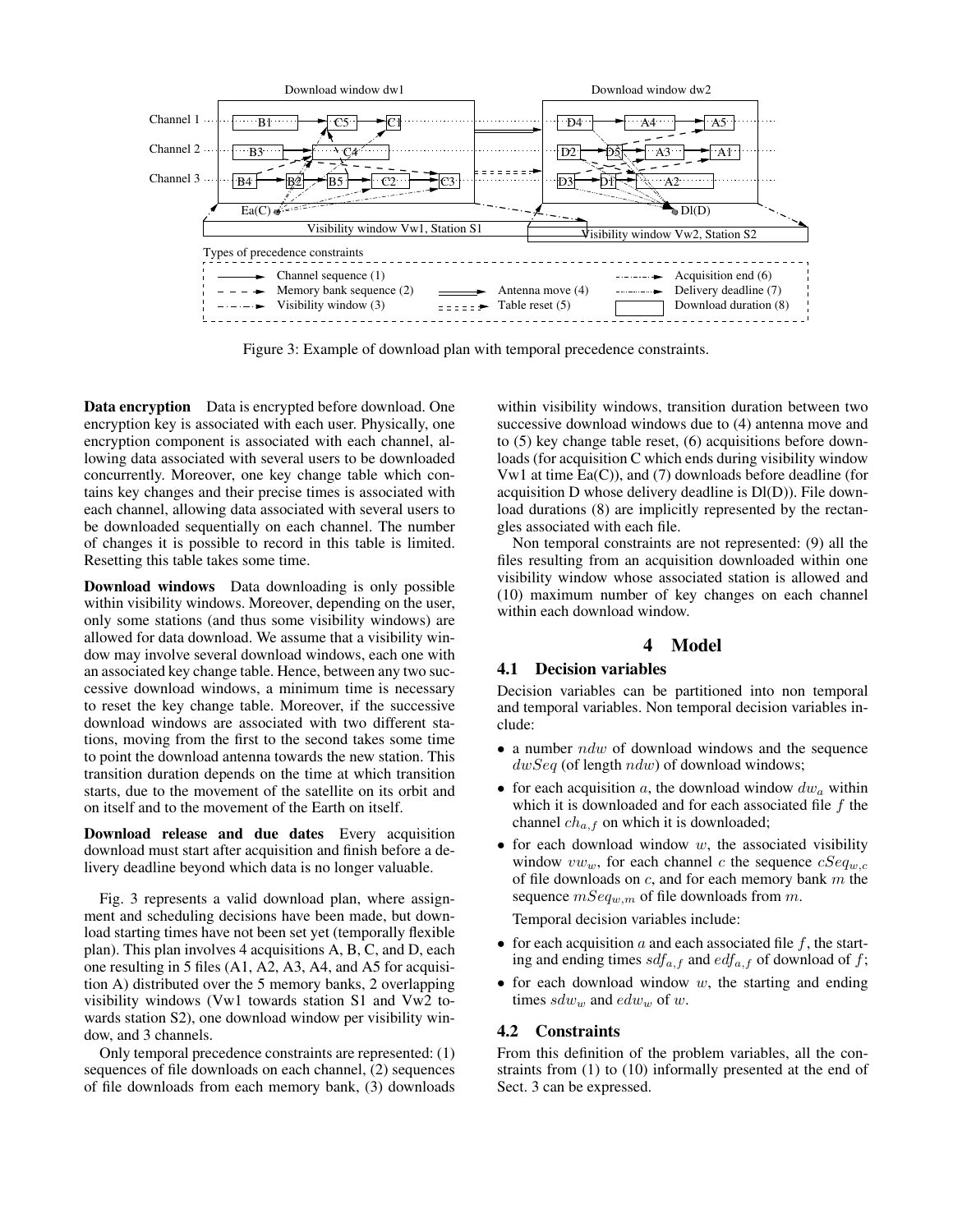Many of them are simple temporal constraints (Dechter, Meiri, and Pearl 1991) such as Constraints (6) and (7) which express that any acquisition download must start after acquisition and finish before acquisition delivery deadline, with Na the number of acquisitions,  $Nf_a$  the number of files produced by acquisition a,  $\mathbf{Ea}_a$  the ending time of a, and  $\mathbf{DI}_a$ its delivery deadline:

$$
\forall a \in [\![1; \mathbf{Na}]\!], \forall f \in [\![1; \mathbf{Nf}_a]\!]:
$$

$$
(\mathbf{Ea}_a \leq sdf_{a,f}) \land (edf_{a,f} \leq \mathbf{Dl}_a)
$$

Some are time-dependent simple temporal constraints (Pralet and Verfaillie 2013b) such as Constraint (8) which expresses the duration of any file download as a function of the download starting time, with  $V_{a,f}$  the volume of file f from acquisition  $\alpha$  and **DuDl** the download duration as a function of the volume to be downloaded, of the visibility window, and of the download starting time within this window:

$$
\forall a \in [\![1; \mathbf{Na}]\!], \forall f \in [\![1; \mathbf{Nf}_a]\!]:
$$
  

$$
edf_{a,f} - sdf_{a,f} = \mathbf{DuD}(\mathbf{V}_{a,f}, vw_{dw_a}, sdf_{a,f})
$$

Some of them are not temporal such as Constraint (9) which expresses that any acquisition must be downloaded towards an allowed station, with  $St_{vw}$  the station associated with visibility window  $vw$ ,  $Ss<sub>u</sub>$  the set of stations that are allowed by user  $u$ , and  $U_a$  the user who requires acquisition  $a$ :

$$
\forall a \in [\![1; \mathbf{Na}]\!]: \mathbf{St}_{vw_{dw_a}} \in \mathbf{Ss}_{\mathbf{U}_a}
$$

### 4.3 Optimization criterion

For the sake of simplification, the optimization criterion considered in this paper is purely utilitarian and does not consider the objective of fair sharing of the satellite usage between users. It is defined as a vector of utilities, one per priority level. At each priority level p, the utility  $U_p$  is defined as the sum of the weights of the downloaded acquisitions of priority p, weighted by their freshness coefficient, in order to favour short delays between acquisitions and downloads:

$$
\forall p \in [\![1; \mathbf{Np}]\!] : U_p = \sum_{a \in [\![1; \mathbf{Na}]\!] \, | \mathbf{P}_a = p} \mathbf{W}_a \cdot \mathbf{Fr}_a (eda_a)
$$

where Np is the number of priority levels, Na the number of acquisitions,  $P_a$  and  $W_a$  the priority and weight of acquisition a,  $\mathbf{Fr}_a$  the freshness level of a (between 0 and 1) as a monotonically decreasing function of the ending time  $eda_a$ of the download of a:  $eda_a = \max_{f \in [\![ 1, \mathbf{Nf}_a]\!]} edf_{a,f}$ .<br>Two download plans are compared by comparing

Two download plans are compared by comparing the two associated utility vectors lexicographically from priority 1 to Np: any improvement at any priority level is preferred to any improvement at lower priority levels.

### 5 Problem analysis

For the sake of simplification too, we assume in this paper that at most one download window (maybe none) is associated with any visibility window and that the resulting download windows are ordered according the starting times of their associated visibility windows. See the example of Fig. 3 where we consider two download windows dw1 and  $dw2$ , and the sequence  $(dw1, dw2]$ .

In such conditions, roughly speaking, the problem we face combines three connected subproblems:

- 1. an assignment problem, where a download window (maybe none) is associated with each acquisition: variables  $dw_a$ ;
- 2. a scheduling problem, where channels are assigned to files and file downloads are ordered on each channel and each memory bank: variables  $ch_{a,f}$ ,  $cSeq_{w,c}$ , and  $mSeq_{w,m}$ ;
- 3. a temporal problem, where download starting and ending times can be fixed: variables  $sdf_{a,f}$ ,  $edf_{a,f}$ ,  $sdw_w$ , and  $edw_w$ .

Assignment problem The assignment problem is close to a *Multi-knapsack* problem (Kellerer, Pferschy, and Pisinger 2004) where objects are acquisitions and sacks are windows, but first sacks are preferred and conflicts may exist between sacks (overlapping windows).

Scheduling problem In each download window, the scheduling problem is close to a *Flexible Open-shop Scheduling* problem (Pinedo 2012) with two types of unsharable resources: channels and memory banks. Each file download requires one resource of each type, but the choice of the channel is free, whereas the bank is pre-allocated. The file download order is free.

Temporal problem When the assignment and scheduling problems are solved *i.e.*, when all the non temporal variables are assigned, the resulting temporal problem has the form of a *Simple Temporal Network* (STN (Dechter, Meiri, and Pearl 1991)). The only exceptions are the constraints of download duration and of transition between download windows which are time dependent (download and transition durations depend on the time at which they start). The result is a *Time-dependent* STN (TSTN (Pralet and Verfaillie 2013b)) for which STN techniques can be extended and polynomial algorithms can decide on consistency/inconsistency and compute the earliest/latest times for all the temporal variables.

#### 6 Related works

Data download planning Whereas the problem of selecting and scheduling acquisitions for Earth observation satellites has been extensively studied (see (Lemaître et al. 2002; Globus et al. 2004) for partial surveys), studies about data download planning are more seldom.

The problem of planning (offline on the ground) data downloads from a Mars orbiter to Earth has been studied in (Oddi et al. 2003; Cesta et al. 2007). In (Oddi and Policella 2004; Righini and Tresoldi 2010), it has been shown that this problem can be modeled as a Max-Flow problem and thus solved using either Max-Flow or Linear Programming polynomial algorithms. To use a similar approach in our context, we should linearize the criterion and relax many constraints, for example the constraints that enforce that a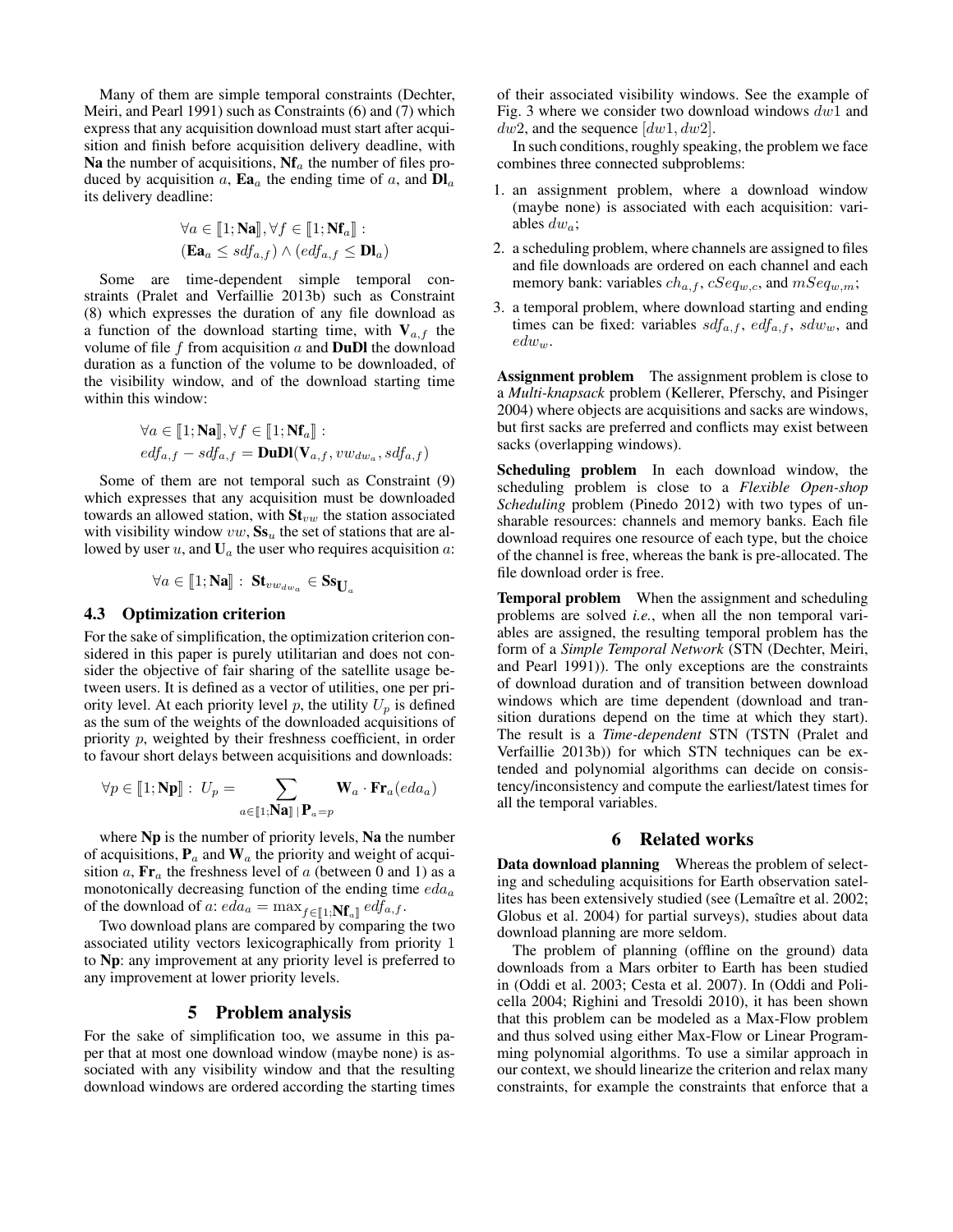file download cannot be interrupted and distributed over several channels or download windows. Hence, a Max-Flow formulation of our problem can only produce upper bounds on the maximum utility.

In the context of the EO-1 experiment (Chien et al. 2004), acquisition requests may be generated either by ground users, or autonomously on board following the detection of ground phenomena such as volcanic eruptions, floods, or ice breakups by onboard data analysis algorithms. In such a context, acquisition and download plans are built or adapted on board using an iterative repair approach (Chien et al. 2000): local search algorithms implemented in the generic CASPER planning tool.

Uncertain volumes The situation where the amount of data that is produced and must be downloaded is variable and uncertain is present in planetary exploration as well as in Earth observation and surveillance missions.

In (Castano et al. 2007) and (Woods et al. 2009), onboard planning and scheduling (including data download planning and scheduling) is studied in order to allow a planetary exploration rover to adapt itself to what it detects. More precisely, in (Thompson, Smith, and Wettergreen 2008), what is downloaded is selected in order to meet download limitations and to maximize the information value that scientists will be able to extract from it.

In (Oddi and Policella 2004), an iterated procedure is designed to lower filling peaks in memory banks in order to manage uncertainty about the volumes of data to be downloaded by a Mars orbiter and to limit the risk of memory bank overwriting. In (Righini and Tresoldi 2010), (Integer) Linear Programming formulations are proposed to address this problem. In this work, all decisions are made on the ground using an offline robust planning approach. In our study, we consider an online reactive planning approach, able to take into account the information available on board.

In (Chien et al. 2004), uncertainty is managed using a reactive iterative repair planning approach and the JPL CASPER tool.

In (Verfaillie et al. 2011), the operational context is an electromagnetic Earth surveillance mission where the variability of the generated data volumes is very high. Several mechanisms, especially designed for onboard download decision-making, are compared in terms of computing time, number of downloads, and window utilization: decision rules, reactive planning, or sampling + planning. In the context of our study, the download physical constraints are more complex (memory banks, channels, encryption keys . . . ) and prevent us from reusing the same algorithms.

### 7 Planning Algorithms

Globally, the planning algorithms we developed are non chronological heuristic greedy algorithms which choose acquisitions and add them to the download plan one after the other, without any backtrack to previous choices. This choice is justified by the limited computing time and resources available on board. It must be stressed that such a choice is not definitive and that other choices such as, for example, squeaky wheel optimization (Joslin and Clements

1999), tabu search (Glover and Laguna 1993), or simulated annealing (Kirkpatrick, Gelatt, and Vecchi 1983) are possible on top of the same model. It must be also stressed that the greedy algorithms we developed include sophisticated mechanisms to make assignment choices, to schedule downloads, to check non temporal constraints, and to propagate temporal constraints. Following the problem analysis in Sect. 5, these algorithms involve three parts: download assignment, download scheduling, and constraint checking and propagation.

### 7.1 Download assignment

Assignment algorithms receive as input a current consistent download plan and a set of candidate acquisitions (non assigned yet). They produce as output an acquisition  $a$  (selected among the candidates) and a download window for a. We developed two assignment algorithms: MaxWeight and MinRegret.

MaxWeight is the most basic algorithm. At each step, it selects an acquisition  $\alpha$  of maximum priority and maximum weight, with random tie-breaking, and selects the first window within which inserting  $a$  is possible, by exploring them chronologically.

MinRegret is a bit more sophisticated. It maintains for each acquisition a the first and the second windows  $(w1_a)$ and  $w2_a$ ) within which inserting a is possible, and the regret that would result from not choosing the first. If  $eda1_a$  and  $eda2<sub>a</sub>$  are the respective ending times of the download of  $a$ when  $w1_a$  and  $w2_a$  are chosen, the regret  $R_a$  can be defined as  $R_a = \mathbf{W}_a \cdot (\mathbf{Fr}_a (eda1_a) - \mathbf{Fr}_a (eda2_a)).$ 

Getting inspiration from classical knapsack heuristics, we select at each step an acquisition  $a$  of maximum priority and maximum ratio  $R_a / \sum_{f \in [\![ 1, ]} \mathbf{N}_{f_a} \mathbf{V}_{a,f}$  between regret and volume, and select the first window  $w1_a$  for it.

### 7.2 Download scheduling

Scheduling algorithms receive as input a current consistent download schedule, a download window  $w$ , and an acquisition  $a$  to add to  $w$ . They produce a new consistent download schedule, including  $\alpha$  in  $w$ , or a failure when such an assignment has not been produced.

We developed three scheduling algorithms: EnQueue, IdleFill, and Scheduler. The first two are greedy, whereas the third uses local search mechanisms. Moreover, the first two build schedules where acquisition downloads are totally ordered: downloading a1 before a2 implies that, on every channel and every memory bank, no file of a2 is downloaded before a file of  $a1$ . On the contrary, the third algorithm builds schedules where interleaving acquisition downloads is possible.

EnQueue is the most basic algorithm. When trying to insert an acquisition  $a$  in a window  $w$ , it inserts it systematically at the end of the current sequence of acquisition downloads.

IdleFill fixes the most obvious drawback of EnQueue: because some acquisitions finish during visibility windows, some downloads must wait for end of acquisition; this may result in idle times in the schedule. To fix that, IdleFill inserts acquisition  $a$  at the first position in the current sequence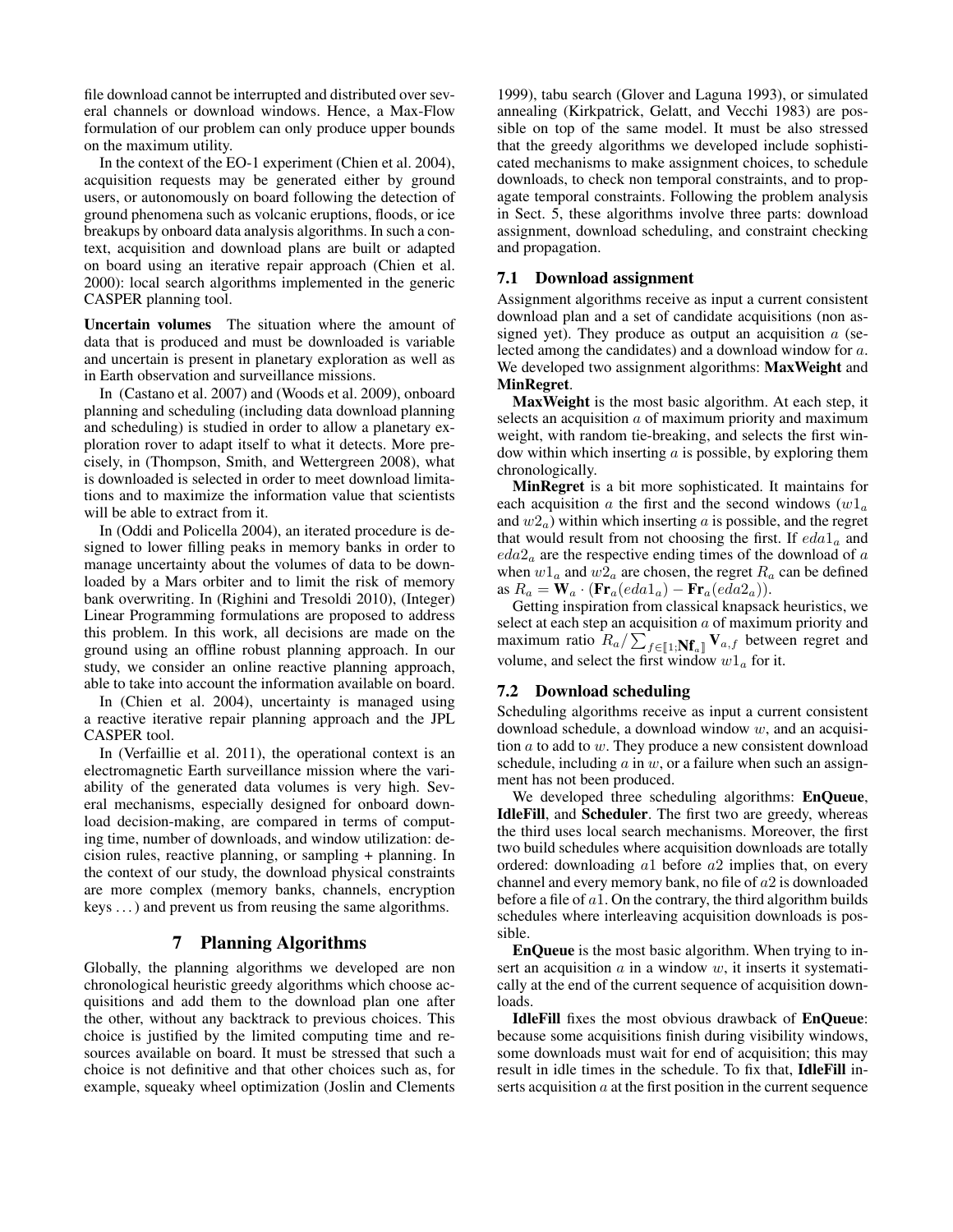

Figure 4: Number of downloaded acquisitions at priority level 2 on Scenario 4 (higher is better).

|                     | Scenario 1 |       | Scenario $\overline{4}$ |        |  |
|---------------------|------------|-------|-------------------------|--------|--|
|                     | mean       | max   | mean                    | max    |  |
| MaxWeight-EnQueue   | 0.041      | 0.221 | 0.048                   | 0.460  |  |
| MaxWeight-IdleFill  | 0.035      | 0.221 | 0.049                   | 0.686  |  |
| MaxWeight-Scheduler | 0.232      | 4.149 | 0.655                   | 21.708 |  |
| MinRegret-EnQueue   | 0.161      | 1.434 | 0.239                   | 3.531  |  |
| MinRegret-IdleFill  | 0.152      | 1.544 | 0.215                   | 2.839  |  |
| MinRegret-Scheduler | 0.157      | 1.521 | 2.116                   | 78.511 |  |

Table 1: Mean and max. computing time (in sec.) on Scenarios 1 and 4 (Intel i5-520 processor, 1.2GHz, 4GBRAM).

of acquisition downloads where at least one channel is idle and insertion is possible.

For both algorithms, following a most constrained first heuristics, the insertion of all the files of  $a$  is performed sequentially from the largest to the smallest file volume. In order to limit idle times in the schedule, for each file  $f$ , if there is a channel  $c$  on which the last file  $f'$  comes from the same memory bank as  $f$  does, then  $f$  is placed on  $c$  just after  $f'$ ; otherwise  $f$  is placed on a channel  $c$  that allows the earliest download.

Scheduler is a local search algorithm, inspired from efficient mechanisms used for solving classical scheduling problems. It is called in case of failure of the previous greedy algorithms and can start from the schedule they produced. In this schedule, constraints on visibility windows are violated and the goal is to produce a shorter schedule that meets these constraints. For that, the algorithm performs a sequence of local moves whose goal is to reduce the length of the schedule critical path (the sequence of downloads whose length induces the schedule length; if nothing is changed in this sequence, the schedule length will not be reduced and constraints on visibility windows will remain violated). Local moves are designed to guarantee that they never produce precedence cycles.

#### 7.3 Constraint checking and propagation

The InCELL library (*Invariant-based Constraint EvaLuation Library* (Pralet and Verfaillie 2013a)) is used to model variables, constraints and criterion, to check non temporal constraints, to propagate temporal constraints, and to evaluate the optimization criterion. InCELL draws its inspiration from the ideas of *Constraint-based Local Search* (CLS (Hentenryck and Michel 2005)).

In CLS, as in other declarative constrained optimization approaches, the user defines a model of its problem in terms of decision variables, constraints, and optimization criterion. Then, she/he defines a greedy or local search algorithm (Aarts and Lenstra 1997) in the variable assignment space. The model is not used to propagate constraints as in usual tree search algorithms, but for checking constraints and evaluating the optimization criterion as a function of the current variable assignment. Because the number of local moves performed within a limited time is a key to the success of greedy and local search algorithms, efficient techniques are used to perform each local move as quickly as possible. These techniques use a translation of the model (variables, constraints, and criterion) into a DAG (*Directed Acyclic Graph*) of so-called invariants. Each invariant has a set of inputs and an output. It maintains a given function from inputs to output, for example the fact that a variable is equal to the sum of other variables:  $x = \sum_{i=1}^{N} y_i$ . It maintains it incrementally: on this example, if the value of some variable  $y_k$  is changed, it is not necessary to recompute the whole sum from scratch; it suffices to add to  $x$  the difference between the new and the old value of  $y_k$ . Globally, after each local change in the variable assignment, the DAG of invariants is lazily and incrementally re-evaluated in a topological order: only the invariants whose one of the inputs is modified are incrementally re-evaluated.

InCELL is an implementation of CLS ideas with a focus on scheduling problems, and thus on time and resource management. In InCELL, multiple-input multiple-output invariants allow expressions, arithmetic and logical constraints, temporal and resource constraints to be expressed. Moreover, in InCELL, simple temporal constraints (Dechter, Meiri, and Pearl 1991) of the form  $y - x \le D$ , where x and  $y$  represent two temporal positions and  $D$  is constant, are handled in a specific way: temporal variables are not assigned as the other non temporal variables are; STN techniques are used to propagate temporal constraints, to check their consistency, and to compute earliest and latest values for each temporal variable. This specific treatment is justified by the existence of polynomial algorithms able to check the consistency/inconsistency of any STN and to compute earliest/latest values for each STN variable. Such algorithms generally do not exist for non temporal constraints. Moreover, InCELL allows time-dependent simple temporal constraints (Pralet and Verfaillie 2013b) of the form  $y - x <$  $D(x, y)$ , where D is no longer a constant, but a function of  $x$  and  $y$ , to be expressed and handled the same way.

Once non temporal constraints have been checked and temporal constraints have been propagated by InCELL, the result is a download plan which assigns its earliest time to each temporal variable, because it is preferable to download data as early as possible. From this download plan, key change tables are set with precise change times for each download window and each channel.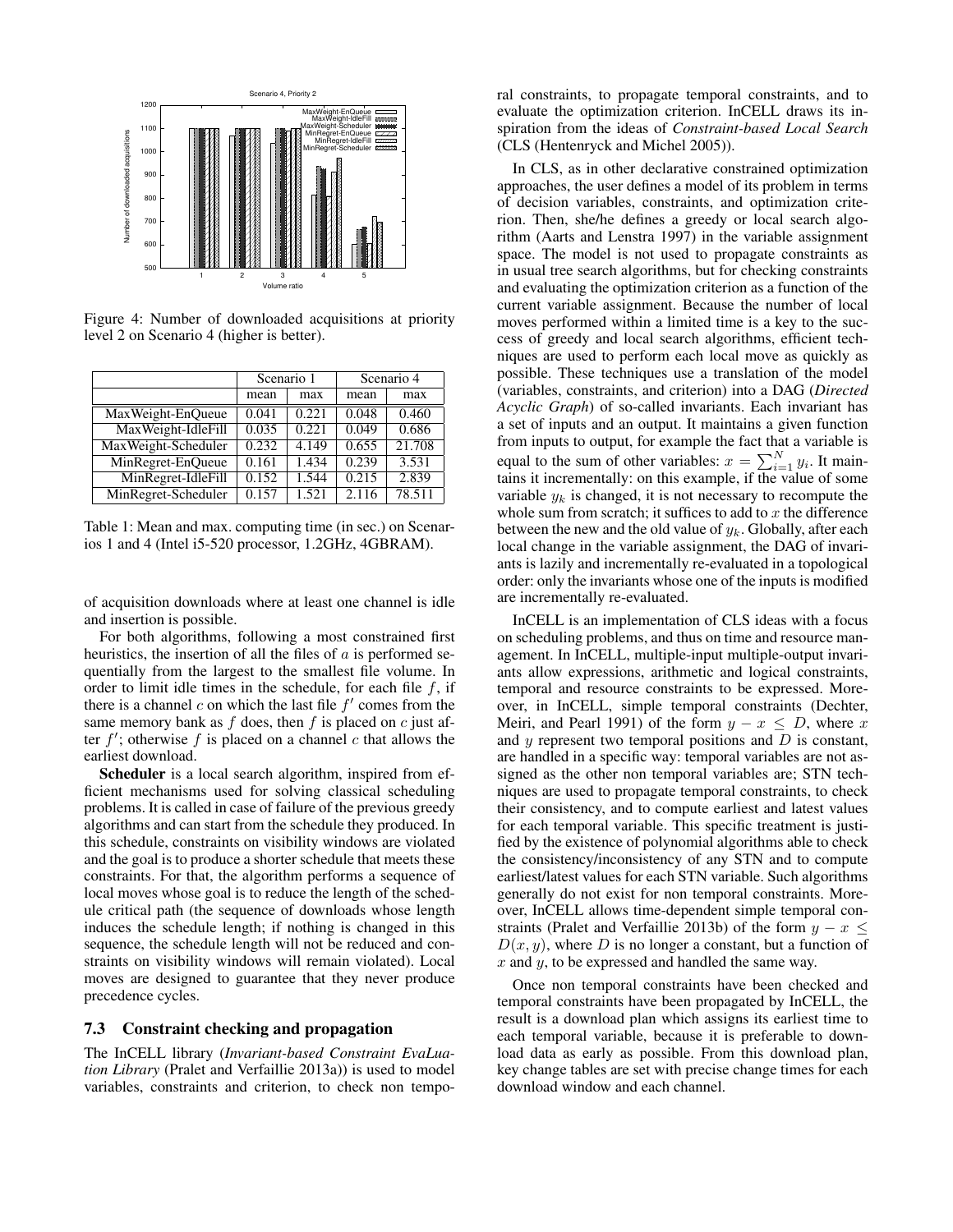

Figure 5: Mean information age (in sec.) at priority levels 1 and 2 (left and right) on Scenarios 1 and 4 (top and bottom) (lower is better).

### 8 Execution Algorithms

In the chosen decision-making organization, download plans are built before any visibility window(s) and assume maximum volumes for all the acquisitions that will finish during the visibility window(s). If actual volumes are smaller than maximum, it may be possible to start downloads earlier than expected in the plan, and thus to improve on the plan quality without modifying the assignment and scheduling decisions in the plan.

To implement such a flexible reactive way of executing plans, we draw our inspiration from the *Partial Order Schedule* approach (POS (Policella et al. 2004)) and build from any download plan an execution precedence graph (a DAG) which represents all the precedences that must be met by execution. Once this precedence graph has been built, it can be executed in a topological order: any node is executed as soon as all its predecessors in the graph have been executed. It can be easily shown that, because of the maximum volumes taken into account when planning, such an execution never leads to violation of the visibility window and download deadlines.

### 9 Experimental Results

#### 9.1 Scenarios

The decision-making organization and the various planning algorithms have been experimented on several realistic scenarios provided by Airbus Defence and Space. Each scenario covers one day of satellite activity.

These scenarios involve 5 memory banks, 3 channels, 5 users, 2 priority levels, from 3 to 23 ground reception stations, from 20 to 115 associated visibility windows, and

1364 acquisitions to be downloaded. Because each acquisition produces 5 files, the number of files to be downloaded is equal to 6820. If  $V$ *max* is the maximum volume of a file (without any compression), its actual volume is randomly generated between  $V$ *max*/4 and  $V$ *max*. Scenarios differ from each other according to the number of available ground reception stations and to the way acquisitions are distributed between users and priority levels.

We present the results that have been obtained on two typical scenarios: Scenario 1 which involves a large number of ground reception stations (23) resulting in many download opportunities, and Scenario 4 which involves a small number of ground reception stations (3) resulting in only few download opportunities. Moreover, we present the results that have been obtained on both scenarios with several assumptions about the volume of data produced by detectors before compression: volume ratio varying from 1 to 5 and leading to more and more oversubscribed scheduling problems. For example, Scenario 1 with a volume ratio equal to 1 is strongly undersubscribed: every acquisition can be downloaded in the first visibility window following acquisition. On the contrary, Scenario 4 with a volume ratio equal to 5 is strongly oversubscribed: acquisitions cannot be all downloaded and many of them remain in memory at the end of the day.

#### 9.2 Comparison between planning algorithms

First, we compared the six download planning algorithms that result from combining assignment and scheduling algorithms: MaxWeight or MinRegret for assignment, and EnQueue, IdleFill, or Scheduler for scheduling.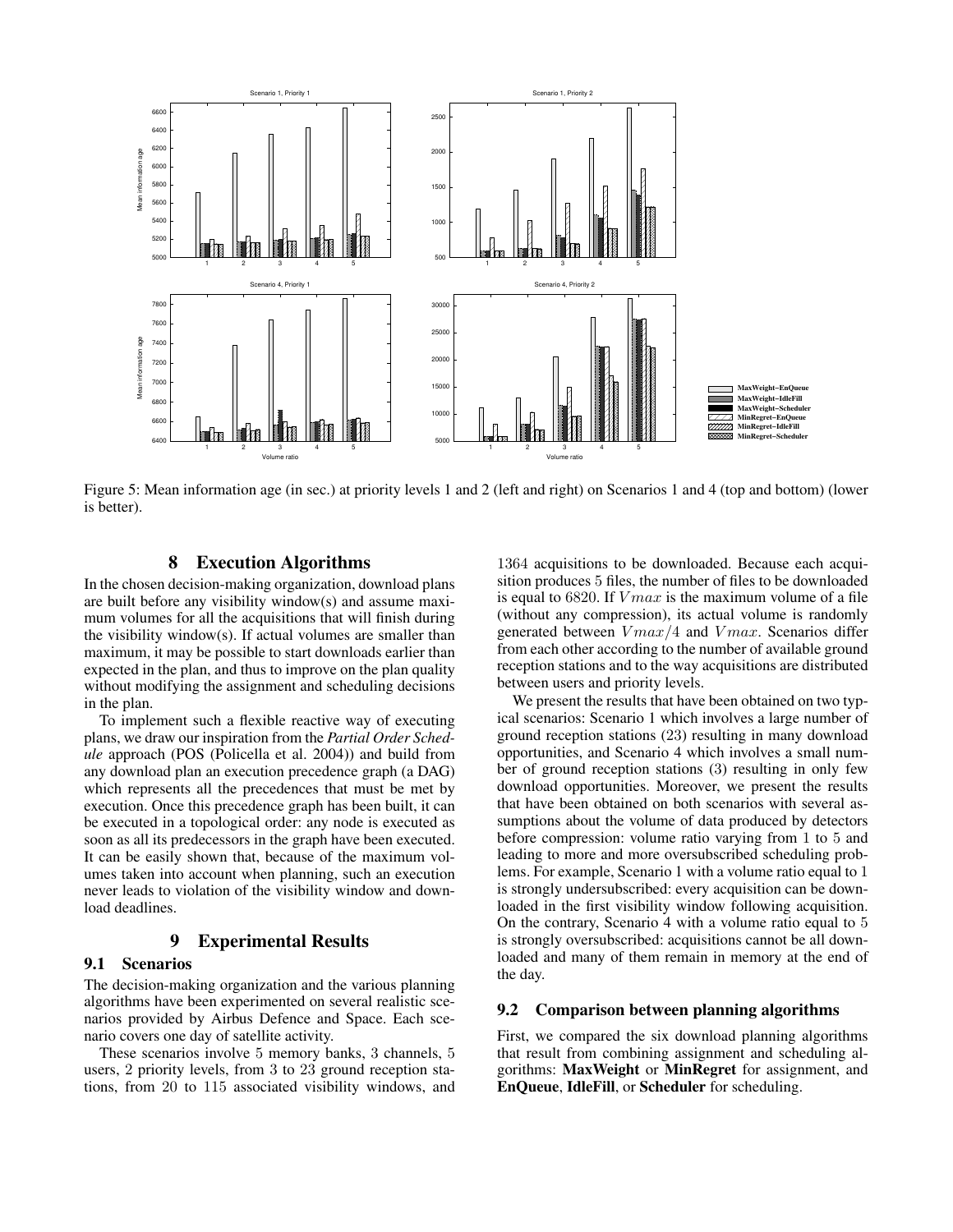| Scenario 1: Number of downloaded acquisitions |                                               |      |      |      |      |      | Scenario 1: Mean Information age |              |      |                                  |       |       |       |
|-----------------------------------------------|-----------------------------------------------|------|------|------|------|------|----------------------------------|--------------|------|----------------------------------|-------|-------|-------|
|                                               | volume ratio                                  |      | ∍    | 3    |      | 5    | volume ratio                     |              |      |                                  |       | 4     | 5.    |
| prio. 1                                       | ground                                        | 269  | 269  | 269  | 269  | 269  | prio. 1                          | ground       | 5167 | 5200                             | 5232  | 5268  | 5419  |
|                                               | board                                         | 269  | 269  | 269  | 269  | 269  |                                  | board        | 5149 | 5165                             | 5179  | 5195  | 5233  |
| prio. 2                                       | ground                                        | 1087 | 1087 | 1087 | 988  | 729  | prio. 2                          | ground       | 610  | 692                              | 993   | 1505  | 2403  |
|                                               | board                                         | 1087 | 1087 | 1087 | 1087 | 1087 |                                  | board        | 593  | 628                              | 700   | 915   | 1219  |
|                                               |                                               |      |      |      |      |      |                                  |              |      |                                  |       |       |       |
|                                               |                                               |      |      |      |      |      |                                  |              |      |                                  |       |       |       |
|                                               | Scenario 4: Number of downloaded acquisitions |      |      |      |      |      |                                  |              |      | Scenario 4: Mean Information age |       |       |       |
|                                               | volume ratio                                  |      |      | 3    | 4    | 5    |                                  | volume ratio |      |                                  |       | 4     | 5     |
| prio.                                         | ground                                        | 244  | 244  | 244  | 244  | 244  | prio. 1                          | ground       | 6639 | 6725                             | 6758  | 6914  | 7125  |
|                                               | board                                         | 244  | 244  | 244  | 244  | 244  |                                  | board        | 6490 | 6507                             | 6544  | 6567  | 6586  |
| prio. 2                                       | ground                                        | 1099 | 1099 | 595  | 297  | 246  | prio. 2                          | ground       | 6700 | 12898                            | 13539 | 13771 | 11784 |
|                                               | board                                         | 1099 | 1099 | 1099 | 912  | 722  |                                  | board        | 5875 | 7180                             | 9591  | 17073 | 22474 |

Table 2: Comparison between ground and board planning: number of downloaded acquisitions (left) and mean information age (in seconds; right) at priority levels 1 and 2 on Scenarios 1 and 4 (top and bottom).

With regard to the number of downloaded acquisitions, all the acquisitions are downloaded on Scenario 1, and all the acquisitions of priority 1 are downloaded on Scenario 4, but not all the acquisitions of priority 2 for high volume ratios. Fig. 4 shows the number of downloaded acquisitions of priority 2 on Scenario 4 as a function of the volume ratio (from 1 to 5).

Fig. 5 shows the mean information age in seconds (mean distance between acquisition and download over all the downloaded acquisitions) at priority levels 1 and 2 (left and right) on Scenarios 1 and 4 (top and bottom) as a function of the volume ratio (from 1 to 5). The fact that the information age at priority 1 is greater than at priority 2 is due to a smaller number of allowed ground reception stations for acquisitions of priority 1.

These results, in terms of number of downloaded acquisitions and mean information age, show that, for assignment, MinRegret is superior to MaxWeight, and that, for scheduling, IdleFill is clearly superior to EnQueue, but that Scheduler is only slightly superior to IdleFill. So, in terms of plan quality, MinRegret-IdleFill and MinRegret-Scheduler are the best algorithms.

Tab. 1 shows the mean and maximum computing time in seconds (over all the calls to planning, each one before a set of visibility windows) on Scenarios 1 and 4, only for a volume ratio of 1: these computing times do not significantly change with higher ratios, from 2 to 5.

These results, in terms of computing time, show that MaxWeight-EnQueue and MaxWeight-IdleFill are the most efficient. Replacing MaxWeight by MinRegret multiplies the computing time by about 5. Replacing EnQueue or IdleFill by Scheduler may multiply it by 30.

As a consequence, the choice of the best algorithm depends on the computing resources available on board. If they are sufficient, MinRegret-IdleFill seems to be the best candidate. If not, this is MaxWeight-IdleFill.

#### 9.3 Comparison between planning on the ground or on board

Then, we compared what can be obtained by planning downloads on the ground (planning on the ground over a oneday horizon, assuming maximum volumes, assigning precise times to downloads, and allowing no onboard flexibility) and by planning them on board (download planning and flexible execution on board). In both cases, a MinRegret-IdleFill planning algorithm is used.

Tab. 2 shows the number of downloaded acquisitions (left) and the mean information age (right) at priority levels 1 and 2 on Scenarios 1 and 4 (top and bottom) as a function of the volume ratio (from 1 to 5).

These results show the positive impact of onboard planning in terms of number of downloaded acquisitions which can be multiplied by 3 for acquisitions of priority 2 from volume ratios 3 or 4, and in terms of mean information age which can be divided by 2 for acquisitions of priority 2. In some cases, we can however observe that onboard planning increases the mean information age. This is due to a greater number of downloaded acquisitions that are downloaded later.

Moreover, these results demonstrate the right behavior of onboard planning algorithms which favour acquisitions of priority 1: whatever the scenario and the volume ratio are, acquisitions of priority 1 are all downloaded and, as the volume ratio increases, the mean information age grows more slowly for acquisitions of priority 1 than for those of priority 2.

### 10 Conclusion

In this paper, we showed how uncertainty about the amount of data generated by acquisitions can be managed by using onboard simple but efficient download planning and execution algorithms which combine a greedy or local search, a constraint-based model, and calls to a generic constraint evaluation/propagation tool.

We also showed the operational advantages that can be taken from autonomous onboard decision-making about downloads: increase in the number of downloaded acquisitions, decrease in the age of the downloaded data, possible use of fewer ground reception stations and/or fewer download windows, and possible increase in acquisition data size (wider instrument swath and/or higher image resolution).